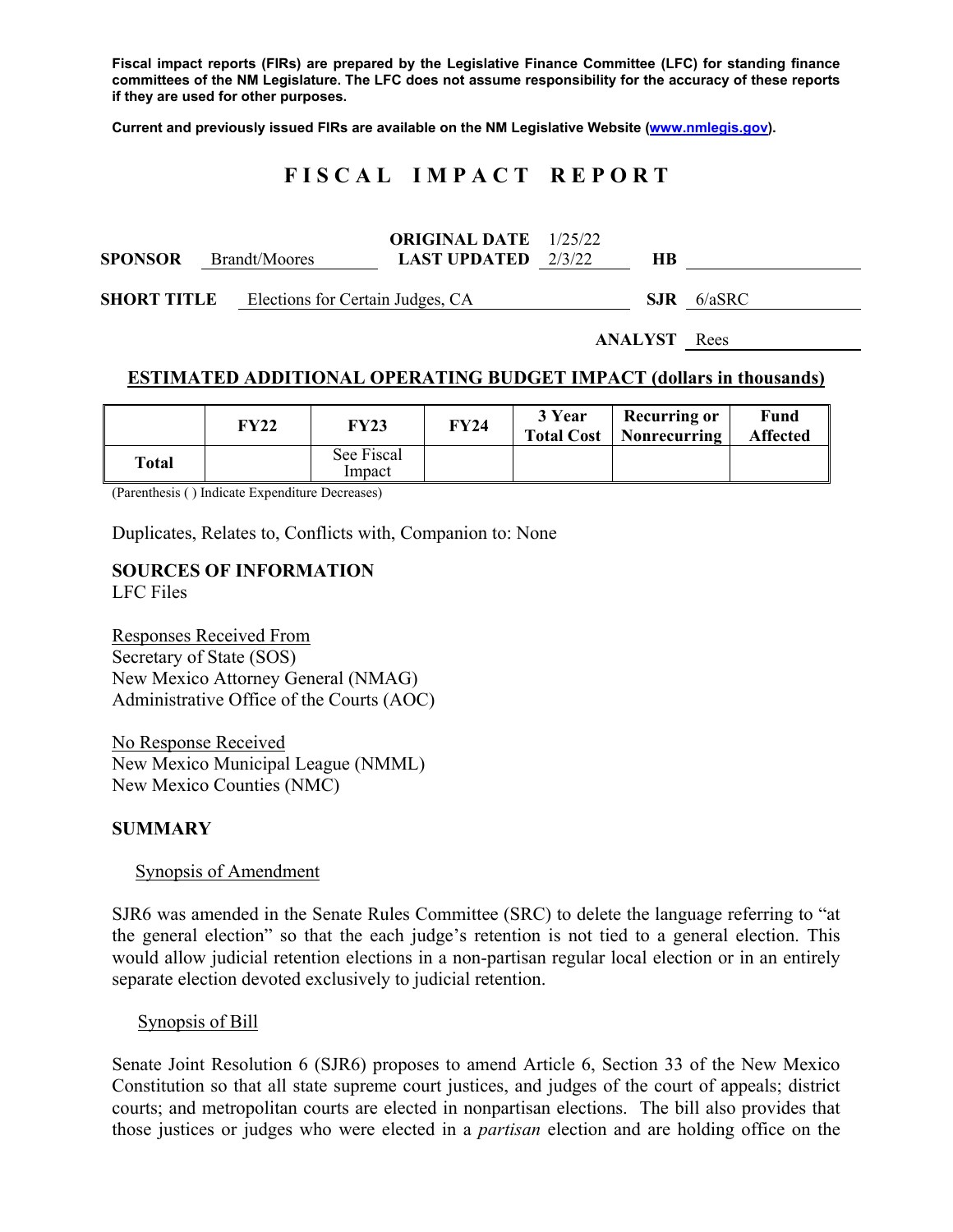## **Senate Joint Resolution 6/aSRC – Page 2**

next January 1 that follows the adoption of this constitutional amendment are deemed to have fulfilled the requirements described in the proposed amendment.

# **FISCAL IMPLICATIONS**

The SOS supports and understands the Legislature's prerogative to place constitutional amendments before the voters of the state. For the purposes of determining the costs involved, the SOS wishes to inform legislators that, under Section 1-16-4 NMSA 1978, the SOS is required to print the full text of each proposed constitutional amendment, in both Spanish and English. The cost of producing the voter guide will change depending upon the number and length of the constitutional amendments passed and the number of registered voters but can be estimated at \$25 thousand.

The SOS is also constitutionally required to publish the full text of each proposed constitutional amendment once a week for four weeks preceding the election in one newspaper in every county in the state. In 2020, the SOS spent \$351,015 for the required newspaper publications, however, the cost is dependent upon the number and length of the constitutional amendments that are passed. For planning purposes, an estimate of \$20.72 per word may be used to represent the costs realized in the 2020 general election to estimate the cost of publishing each constitutional amendment.

The number of constitutional amendments that pass may also impact the page size of the ballot, or if the ballot size is caused to become greater than one page, front and back, which may increase the cost of producing the ballots for the general election. In addition to the cost of the ballot, there may be time added to the voting process, which would require additional ballot printing systems in order to ensure a smooth and efficient voting process within the bounds of national best practices. The additional requirement that the SOS publish a certificate for every law that is repealed by the counties will be an added cost to the SOS, although it is difficult to estimate the cost at this time.

# **SIGNIFICANT ISSUES**

The Administrative Office of the Courts notes:

1) To successfully amend the New Mexico Constitution, a majority of Legislators in both the House and the Senate must vote in favor of the amendment. The Secretary of State must publish the amendment in ways specified by Article 19, Section 1, and then a majority of voters must vote in favor of the amendment in the next General Election.

2) The proposed amendment does not alter the present Constitutional provisions establishing partisan elections for magistrate judges.

3) As of 2017, twenty-two states conduct at least a portion of their judicial selection through nonpartisan elections and thirteen conduct all of their judicial selection through nonpartisan elections.

4) In the FIR for SJR 10, a duplicate joint resolution introduced in 2017, the Office of the Attorney General stated: